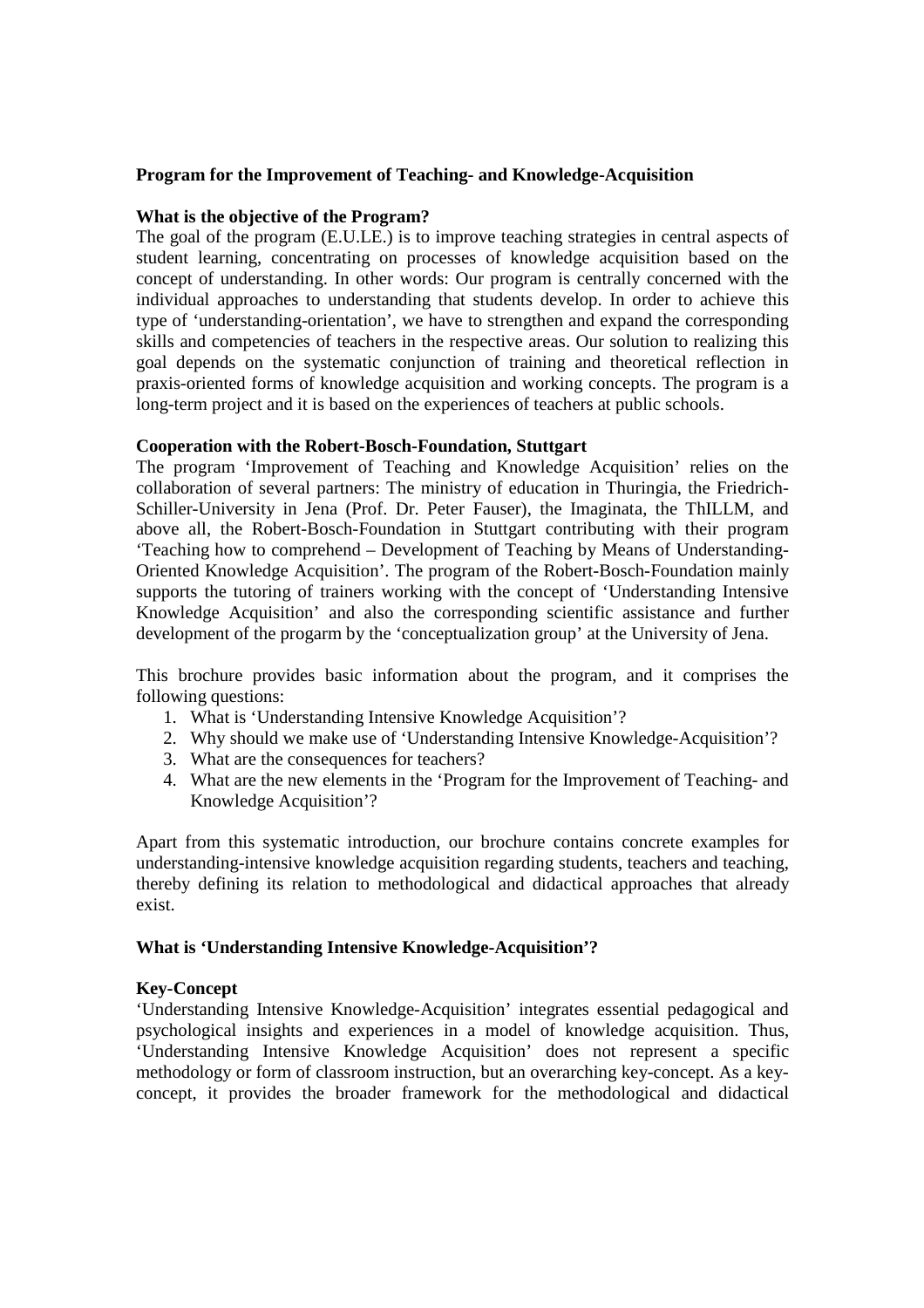planning and analysis of teaching sessions and at the same time it supports processes of knowledge acquisition on the level of the individual student.

## **Comprehending and Modeling**

Principally, 'knowledge acquisition' refers to the development of competencies, e.g. knowledge, skills, and beliefs that are both experience-based and actively constructive. 'Understanding Intensive Knowledge Acquisition' has a more specific meaning, as it underlines the significance of understanding: Understanding plays a crucial role for the quality of knowledge acquisition and also for teaching. The most important aspect is that understanding entails a process of cognitive modeling that is underpinned by a collective of interdependent faculties, namely experience, imagination, apprehension and metacognition.

# **Experience, Imagination, Apprehension, Meta-Cognition**

Experience connotes our relatedness to the phenomenal world: it refers to the concrete context of our perceptions and actions as they are related to problems, tasks and situations that are part of our life-worlds. Imaginations make up our internal reality. That means imaginations have to be viewed as cognitive, thought-like structures, e.g. mental models, pre-arranged prototypes of situations, blueprints, schemata, analogies, by which we process or experience and predetermine our actions. In other words: Using imaginations is a form of modeling. In the context of this type of cognitive modeling, imaginations are intimately linked with instances of apprehension. Apprehension is a category that defines how individuals cope with tasks, problems or perceptions by way of abstract categories and symbolic tools offered by the variety of disciplines and domains in schools, academia and cultural institutions. Meta-cognition, eventually, refers to an independent level of reflexivity that is essentially required in processes of knowledge acquisition. As a concept, meta-cognition helps to emphasize that we can supervise our very own processes of knowledge acquisition; it focuses attention to the fact we can indeed control and thus also improve processes of knowledge acquisition, as long as we self-reflexively analyze the formation and the results of these processes.

### **Summary**

To sum it up, 'Understanding Intensive Knowledge Acquisition' defines a specific way of learning, wherein 'understanding' figures as a process of cognitive modeling. This process is structured by the interrelatedness of experience, imagination, apprehension and meta-cognition and it is this 'joint venture of faculties' that maintains the dynamics of this process. Whether knowledge acquisition leads to in-depth understanding depends on how active, reliable and ambitious the processes of cognitive modeling are.

### **Why should we make use of 'Understanding Intensive Knowledge Acquisition'?**

Many aspects indicate that teaching strategies based on understanding help students to work more successfully. Understanding-oriented teaching sessions emphasize the idea of individual assistance, which implies that teachers try to attune their lessons as adequately as possible to the particular preconditions, abilities and needs of the children and teenagers they work with. In that way, students are more motivated to invest energy, they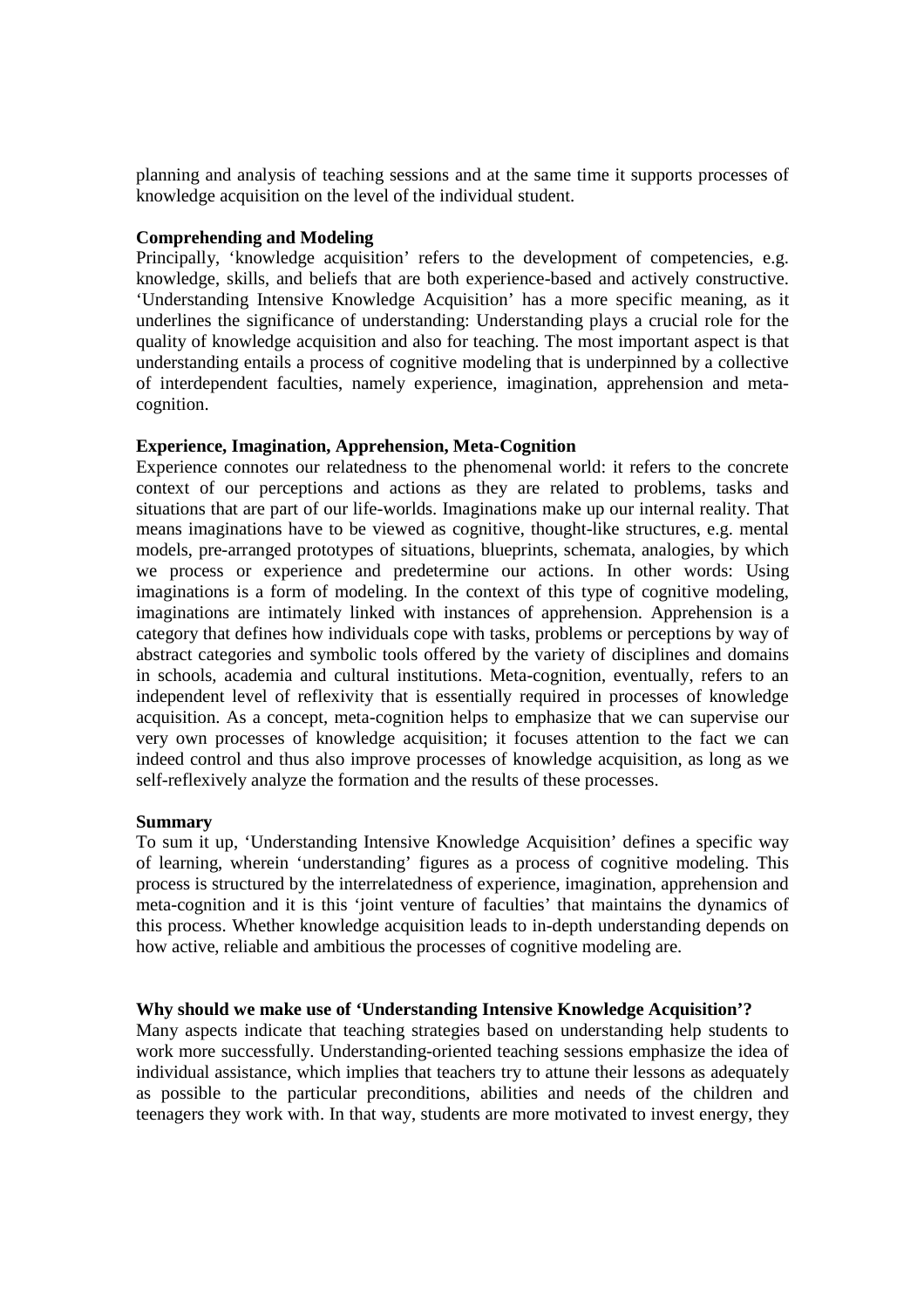are more self-confident, and they are decidedly more content with their schools. That, in turn, reduces the risk that teachers feel worn-out an exhausted and consequently maximizes the level of 'job-satisfaction'. For these reasons, 'Understanding Intensive Knowledge Acquisition' can be expected to create a better learning atmosphere in schools.

## **What are the consequences for teachers?**

By way of our program teachers learn how to improve their abilities to support students in their very specific approaches to cognitive modeling and the construction of knowledge. This requires that teachers inspire, understand, and support these approaches. The ability to entertain this type of co-constructive assistance and supervision of knowledge acquisition includes the following aspects:

- 1. Teachers should be able to take on diverse disciplinary viewpoints with regard to the underlying subject, i.e. different alternatives of modeling.
- 2. Teachers should be capable of communicating with students about their individual accesses and forms of modeling
- 3. Teachers should be capable of realizing methodological strategies and didactical approaches that help individual students and groups of students to develop a level of in-depth understanding.

In order to improve the quality of teaching and knowledge acquisition it is necessary that teachers analyze their behavior and their role in light of the level of understanding their students already have and according to a variety of important categories, such as pedagogical attitude, methodology, support-diagnostics, task- and feedback-culture. Only if teachers acquire and develop competences in support-diagnostics, will their ability be strengthened to support processes of knowledge acquisition and understanding individually. These competences have to be essential elements of their lessons and their professional behavior in general.

# **What are the new elements in the 'Program for the Improvement of Teaching and Knowledge-Acquisition'?**

Whether teaching strategies incorporate the concept of understanding successfully depends on both the work of teachers and the schools they teach at. Thus, teachers play the most important roles. This is where our program for the improvement of teaching and knowledge acquisition comes into play. The program aims at stimulating processes of disciplinary improvement and transformation within the immediate contexts of the school itself. It furthermore assists and supports these processes in schools. Schools and teachers are required to mobilize their experiences and competences in order to develop good teaching strategies that are based on the principle of understanding. Key to realizing this project is that all of the teachers at one school as well as the administration share the collective ambition to bring on these developments and transformations. Internal working-groups that are formed in the schools themselves will be supported and counseled by school partners and by external development-groups. There will be a contract in which schools and school authorities define the key-concepts and the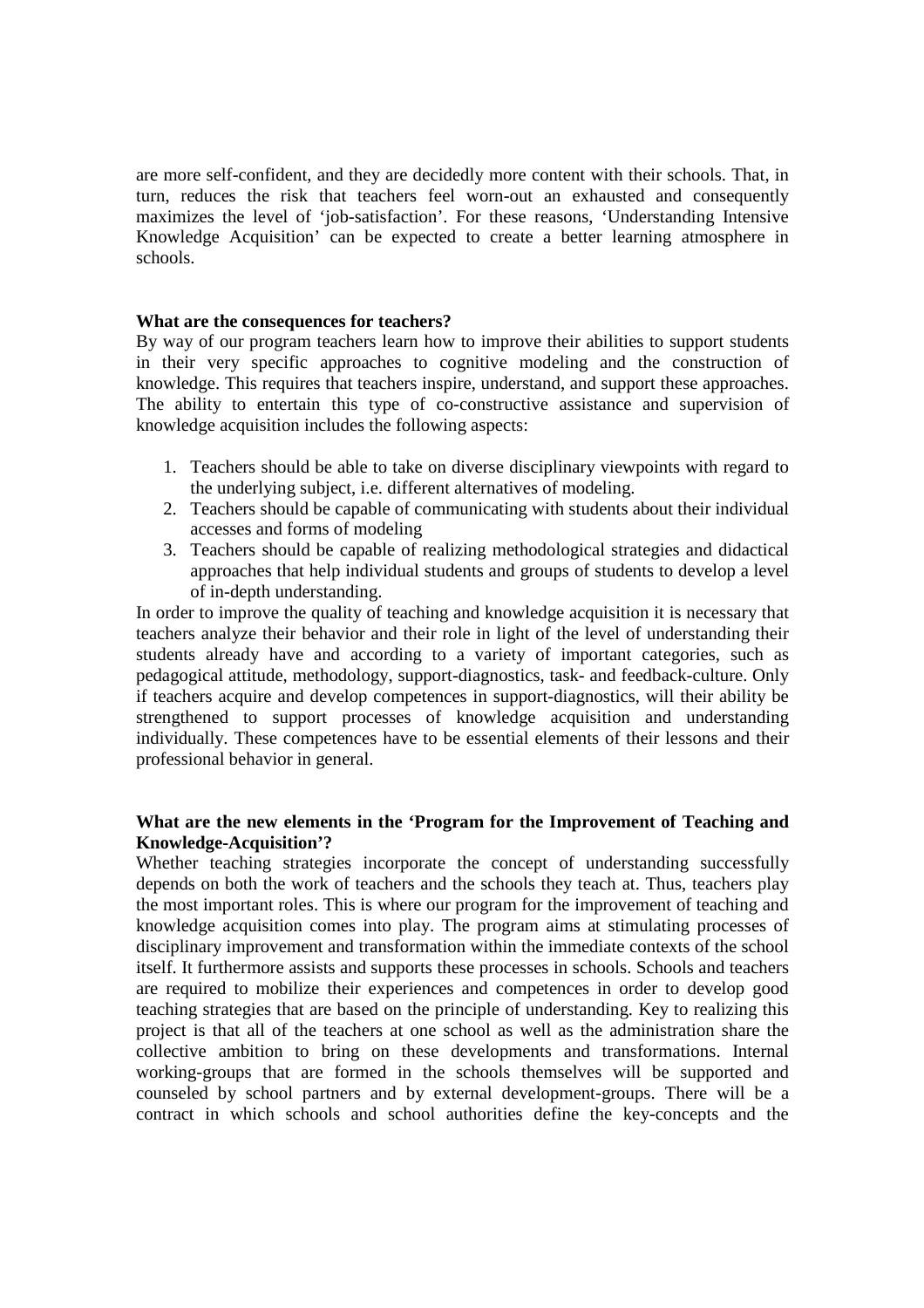particular forms of work that are going to be integrated in the respective schools. This contract is also supposed to regulate the type of support and consulting according to the concrete developments at schools. The topics and models of work will be fixed in a working schedule that is continuously revised and renewed on a yearly basis.

The development-groups that are set up in local school authorities consist of a variety of 'specialists', among them 'school-practitioners', job-trainers for teachers, schoolsupervisors, and scientists. The task of these groups can be defined as a long-term assistance of schools, as they are supposed to collaborate with schools in analyzing those individual areas that need to be supported and thus also improved. Moreover, the development-groups guarantee a successful exchange of experiences that exceeds the level of local schools as they transfer and coordinate the collection of data material on the level of the state.

# **What is characteristic for Understanding Intensive Learning and what is its significance**

# **…for students?**

Whenever students acquire knowledge, it is important that they approach their subjects actively and on basis of modeling-processes. Examples are:

- developing own hypotheses
- planning and realizing experiments
- proposing explanations
- investigating into preconditions and reasons of specific phenomena
- searching for alternative solutions
- developing possibilities of application
- uncovering contradictions
- establishing models and structures
- collecting evidences to support arguments
- detecting analogies
- using examples purposefully
- linking old concepts with new concepts
- dealing critically with experiences
- recognizing tropes and stylistic devices
- reconsidering viewpoints
- understanding new and unfamiliar viewpoints
- passing on own knowledge and insights
- repeating other's opinions adequately
- developing own strategies of knowledge acquisition
- detecting and analyzing errors
- setting tasks independently
- evaluating performances

# **… for teachers**

Teachers are essentially required to assist students in constructing and modeling their approaches to knowledge-acquisition. Understanding-intensive learning implies understanding-intensive teaching strategies and a mode of support-diagnostics that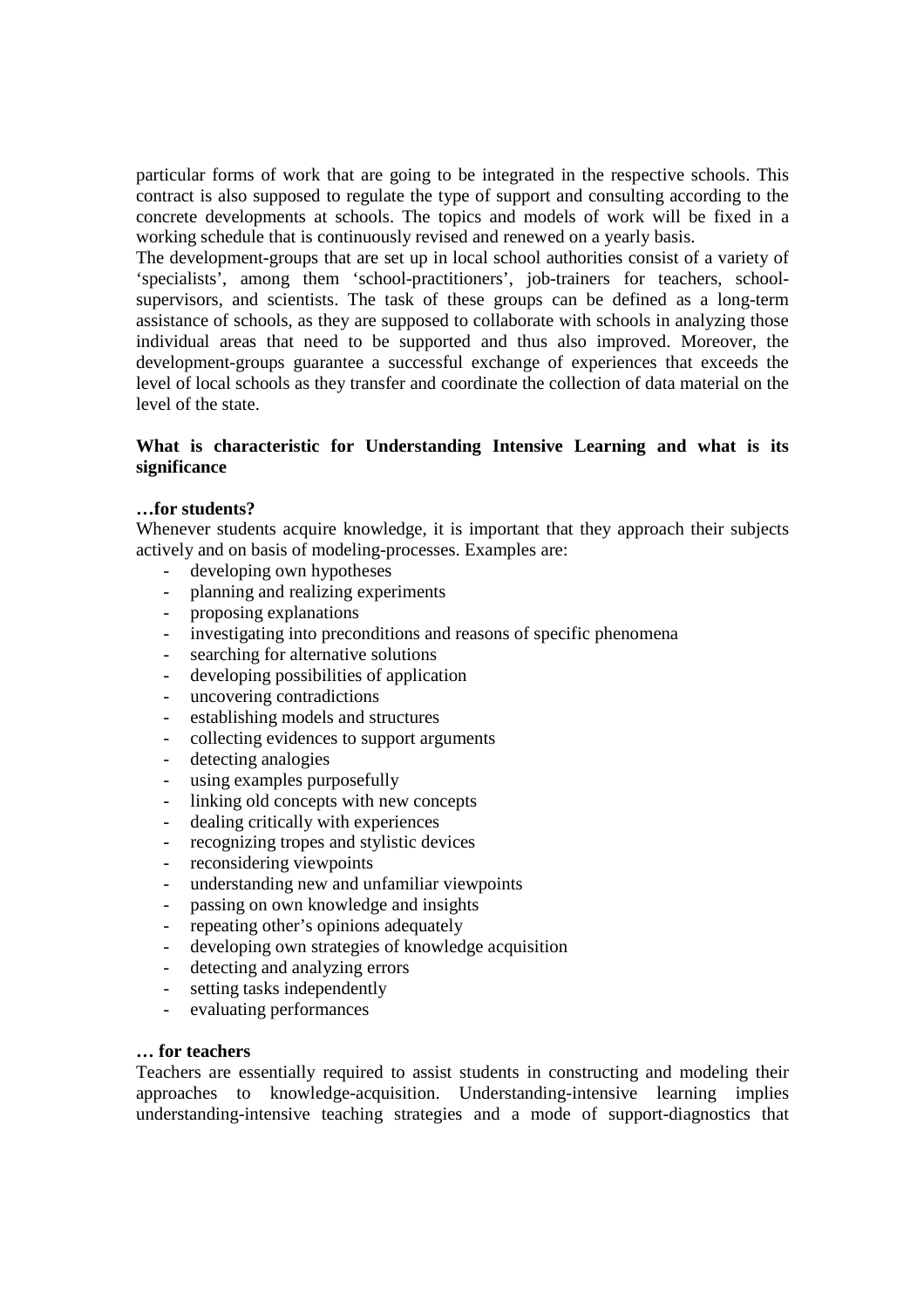equally centers on the notion of understanding. The most important aspect is that students can rely on disciplinary and personal support by teachers and it is also necessary that they always know what the next steps are in terms of work-assignments and knowledgeacquisition. Hence, what is at stake is that cognitive and motivational approaches are conjoined in a way that allows teachers to determine whenever they want where they have to 'pick up' their students. This type of 'second-order understanding' figures as the most significant precondition for the planning of and the successful communication in class. The following points are crucial for understanding intensive knowledge acquisition:

- The approach is based on recognition and encouragement rather than on humiliation and degradation.
- Teachers take unexpected and unusual statements and suggestions seriously and do not just brush them aside.
- Teachers raise open questions and introduce real-life problems.
- Teachers are interested in sharing their pedagogical knowledge with the parents, in order to deepen their influences on the development of the children and to reflect upon their strengths and weaknesses with regard to the pedagogical concepts they employ.

### **…for teaching strategies**

Good teaching in terms of 'Understanding Intensive Knowledge Acquisition' requires active class participation as well as the controlling supervision of teachers. This implies that the former – class participation – functions as the organizing point of reference for the latter – supervision. When students work more independently, they should be allowed to control their very own approaches to knowledge acquisition. Supervising and describing teaching sessions as a way of organizing and processing every-day structures is only helpful to a very limited extent, because understanding and teaching how to comprehend are internal procedures (and therefore only partially verifiable on an empirical level).

Important aspects are:

- The relation between 'open' and 'closed' forms of teaching as well as between action-oriented and knowledge-oriented forms should be sensible and comprehensible.
- Teachers should deal economically with time frames, so as to avoid losing time through a noisy classroom climate or ambiguous instructions.
- Teachers should select and order contents of teaching according to the processes of knowledge acquisition of students.
- Specific methodologies and the use of media-devices should be purposeful, because they are not necessarily helpful.
- There should be a diverse variety of major didactical formats (course, lesson, project) instead of a didactical and methodological monoculture.
- Teachers should be able to regulate individual preconditions and paces of knowledge acquisition by structuring measures and working-methods that come into play on the level of internal differentiation.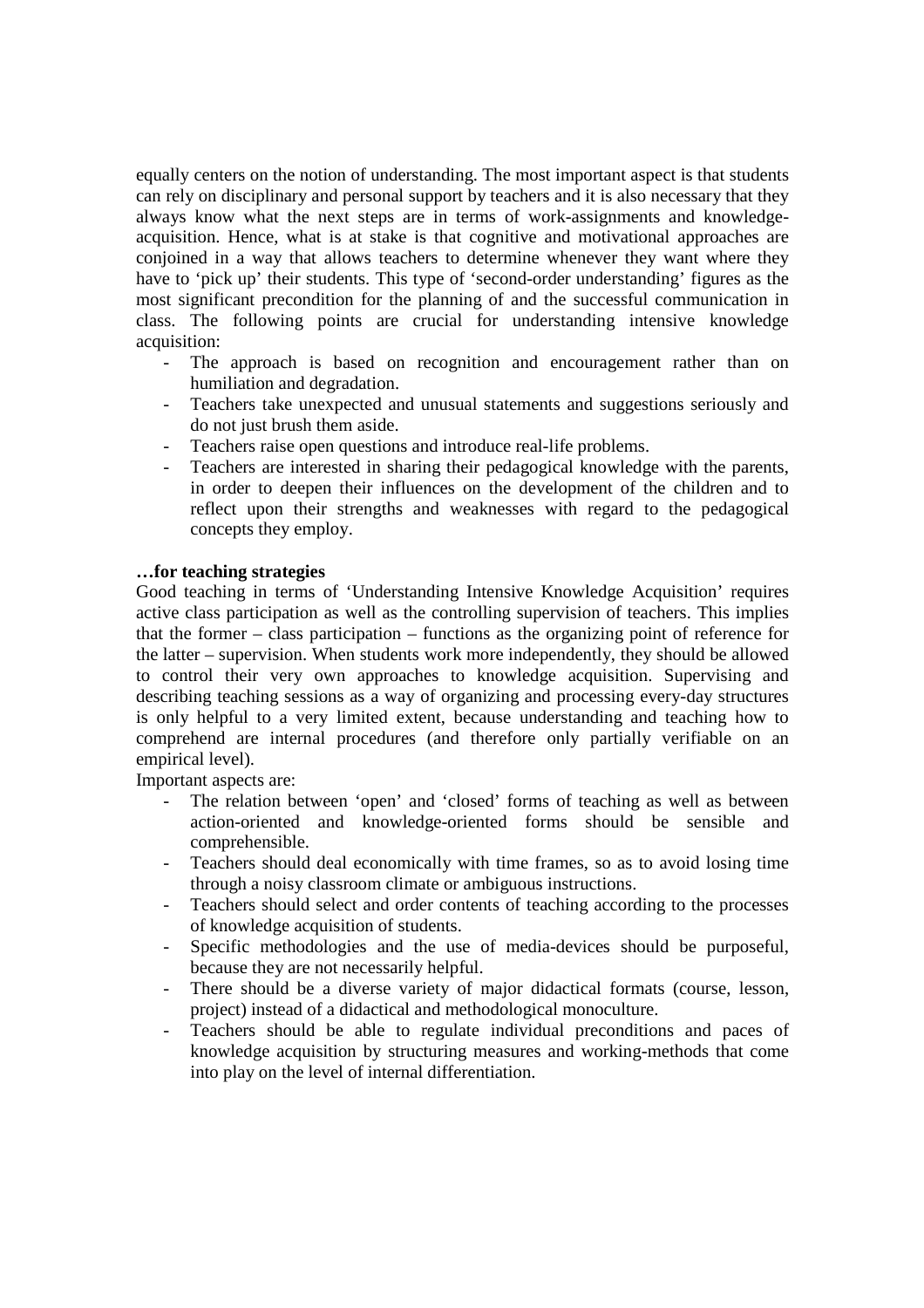- Understanding-based diagnostics and individualizing support should be used as concepts that are integrated flexibly into teaching sessions. There should be very few exceptions, i.e. when these concepts are realized additively and externally.
- Teachers should deal creatively with mistakes and they should support the rather arbitrary processes of knowledge acquisition children intuitively follow.
- There should be good reasons for implementing instruments of diagnostics and evaluations.
- Performance and knowledge-acquisition have to be treated independently.
- Teaching sessions should be professionally assisted on a regular basis, in order to achieve an additional level of disciplinary reflexivity.

# **…for didactical and methodological approaches and concepts?**

'Understanding Intensive Knowledge-Acquisition' combines practical and scientific insights in order to improve processes of knowledge acquisition. Unlike separated methods, such as 'loud thinking', or didactical formats, such as 'project', 'Comprehensive Intensive Knowledge-Acquisition' is a general pedagogical concept that underlines the significance of understanding for teaching and knowledge acquisition. Therefore, this pedagogical concept provides a set of criteria in order to evaluate and realize methodological and didactical approaches.

'Understanding Intensive Knowledge-Acquisition' interlinks the various dimensions of successful knowledge acquisition within one single model. It includes insights and experiences offered by 'reform-pedagogics' (Reformpädagogik) as well as current teaching- and teachers-research, especially internationally comparative studies focusing on levels of competence. As a concept of reform 'Understanding Intensive Knowledge Acquisition' focuses attention to teaching sessions as the central element of schools. The most important aspect is that teachers support knowledge acquisition. The experience and pedagogical behavior of teachers make up the most significant foundation of innovation.

Are you interested?

Further information and contact details are available under www.eule-thueringen.de Contact us. We are looking forward to discussing your as well as our questions and ideas in order to realize a potential path of development in your working environment.

'Improvement of Teaching and Knowledge-Acquisition' (E.U.LE.), a program of the Thuringian Ministry of Education

[Logo TKM]

www.thueringen.de/tkm